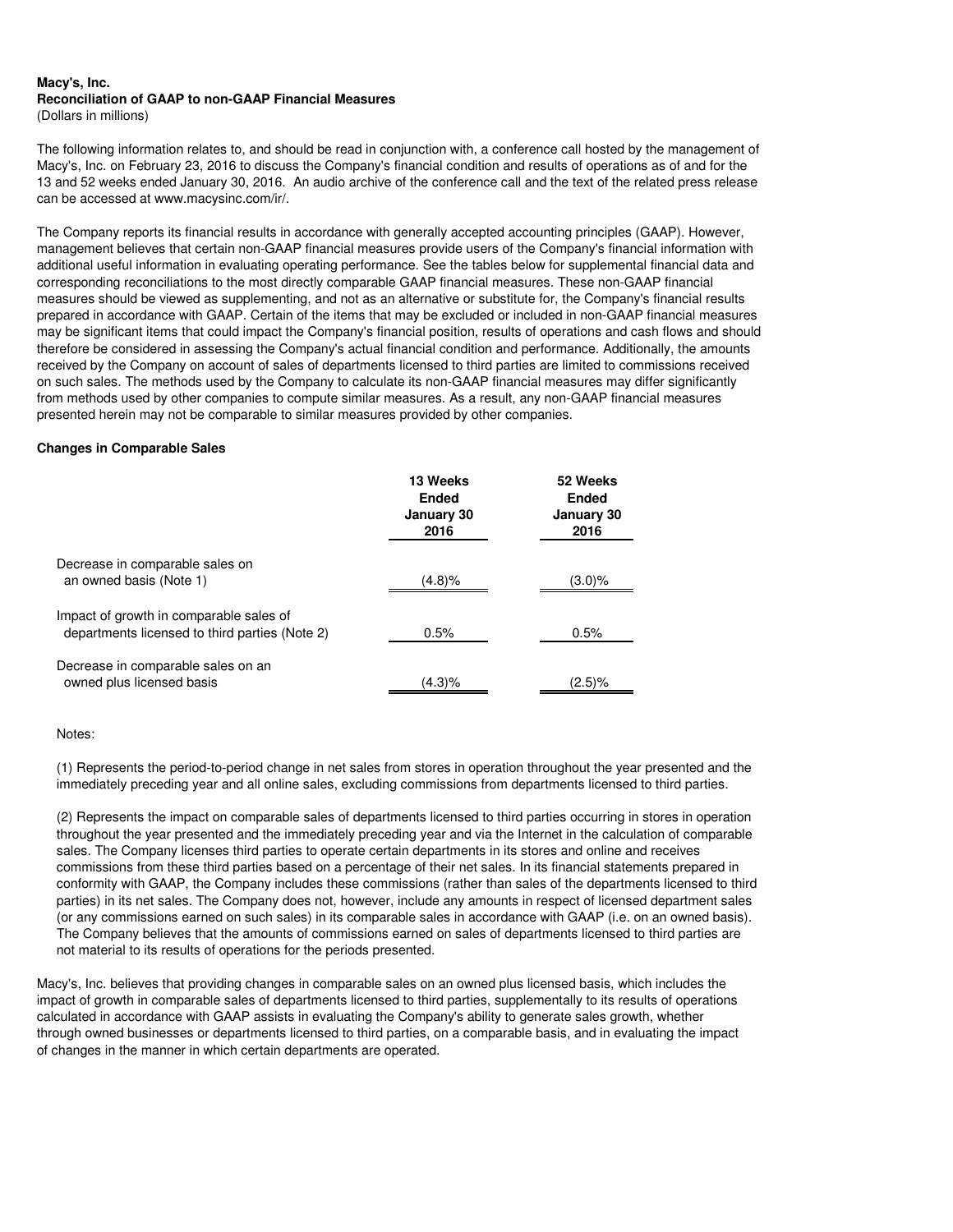(\$ and share count in millions)

# **Diluted earnings per share, excluding certain items**

|                                                                                                                                                                                          | 13 Weeks<br><b>Ended</b><br>January 30<br>2016 | 13 Weeks<br><b>Ended</b><br>January 31<br><b>2015</b> | Decrease |  |
|------------------------------------------------------------------------------------------------------------------------------------------------------------------------------------------|------------------------------------------------|-------------------------------------------------------|----------|--|
| Most comparable GAAP measure:<br>Diluted earnings per share attributable to<br>Macy's, Inc. shareholders                                                                                 | 1.73<br>- \$                                   | 2.26<br>- \$                                          | -23%     |  |
| Non-GAAP measure:<br>Diluted earnings per share attributable to<br>Macy's, Inc. shareholders                                                                                             | \$<br>1.73                                     | \$<br>2.26                                            |          |  |
| Add back the impact of impairments,<br>store closing and other costs                                                                                                                     | 0.36                                           | 0.15                                                  |          |  |
| Add back the impact of premium on early<br>retirement of debt                                                                                                                            |                                                | 0.03                                                  |          |  |
| Diluted earnings per share attributable to<br>Macy's, Inc. shareholders excluding the<br>impact of impairments, store closing and other<br>costs and premium on early retirement of debt | 2.09                                           | 2.44                                                  | $-14%$   |  |

Management believes that providing a measure of diluted earnings per share attributable to Macy's, Inc. shareholders excluding the impact of impairments, store closing and other costs and premium on early retirement of debt is a useful measure to assist the reader in evaluating the Company's ability to generate earnings and that providing such a measure will allow investors to more readily compare the earnings referred to in the press release to the earnings reported by the Company in past and future periods. Management believes that excluding the impact of impairments, store closing and other costs and premium on early retirement of debt from the calculation of this measure is particularly useful where the amounts of such items are not consistent in the periods presented.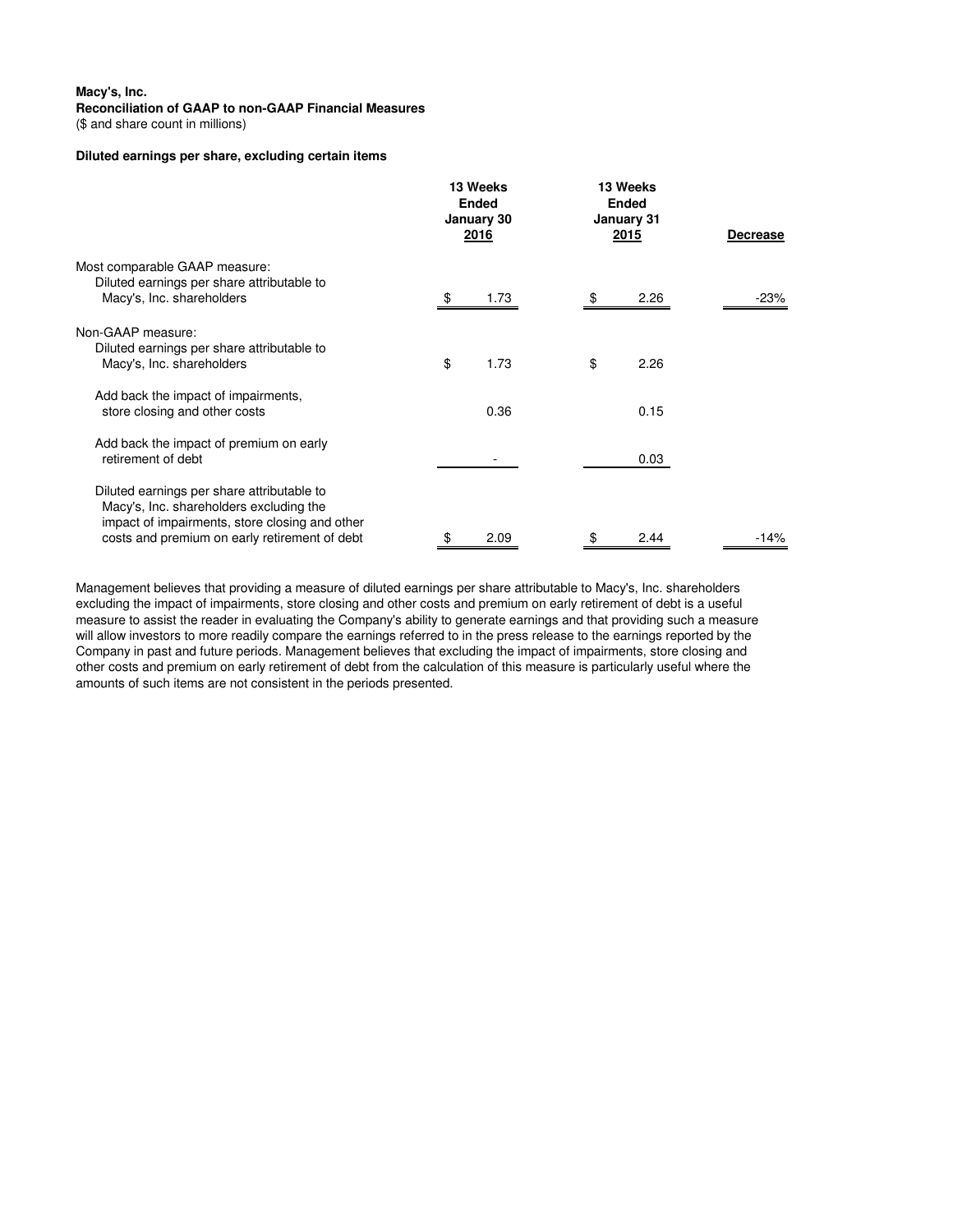# **Macy's, Inc.**

### **Reconciliation of GAAP to non-GAAP Financial Measures**

(\$ and share count in millions)

#### **Diluted earnings per share, excluding certain items**

|                                                | 52 Weeks<br><b>Ended</b><br>January 30<br><u> 2016</u> | 52 Weeks<br><b>Ended</b><br>January 31<br><u> 2015</u> |      | <b>Decrease</b> |  |
|------------------------------------------------|--------------------------------------------------------|--------------------------------------------------------|------|-----------------|--|
| Most comparable GAAP measure:                  |                                                        |                                                        |      |                 |  |
| Diluted earnings per share attributable to     |                                                        |                                                        |      |                 |  |
| Macy's, Inc. shareholders                      | 3.22                                                   | \$                                                     | 4.22 | -24%            |  |
| Non-GAAP measure:                              |                                                        |                                                        |      |                 |  |
| Diluted earnings per share attributable to     |                                                        |                                                        |      |                 |  |
| Macy's, Inc. shareholders                      | \$<br>3.22                                             | \$                                                     | 4.22 |                 |  |
| Add back the impact of impairments, store      |                                                        |                                                        |      |                 |  |
| closing and other costs                        | 0.55                                                   |                                                        | 0.15 |                 |  |
| Add back the impact of premium on early        |                                                        |                                                        |      |                 |  |
| retirement of debt                             |                                                        |                                                        | 0.03 |                 |  |
| Diluted earnings per share attributable to     |                                                        |                                                        |      |                 |  |
| Macy's, Inc. shareholders excluding the        |                                                        |                                                        |      |                 |  |
| impact of impairments, store closing and other |                                                        |                                                        |      |                 |  |
| costs and premium on early retirement of debt  | \$<br>3.77                                             | \$                                                     | 4.40 | $-14%$          |  |

Management believes that providing a measure of diluted earnings per share attributable to Macy's, Inc. shareholders excluding the impact of impairments, store closing and other costs and premium on early retirement of debt is a useful measure to assist the reader in evaluating the Company's ability to generate earnings and that providing such a measure will allow investors to more readily compare the earnings referred to in the press release to the earnings reported by the Company in past and future periods. Management believes that excluding the impact of impairments, store closing and other costs and premium on early retirement of debt from the calculation of this measure is particularly useful where the amounts of such items are not consistent in the periods presented.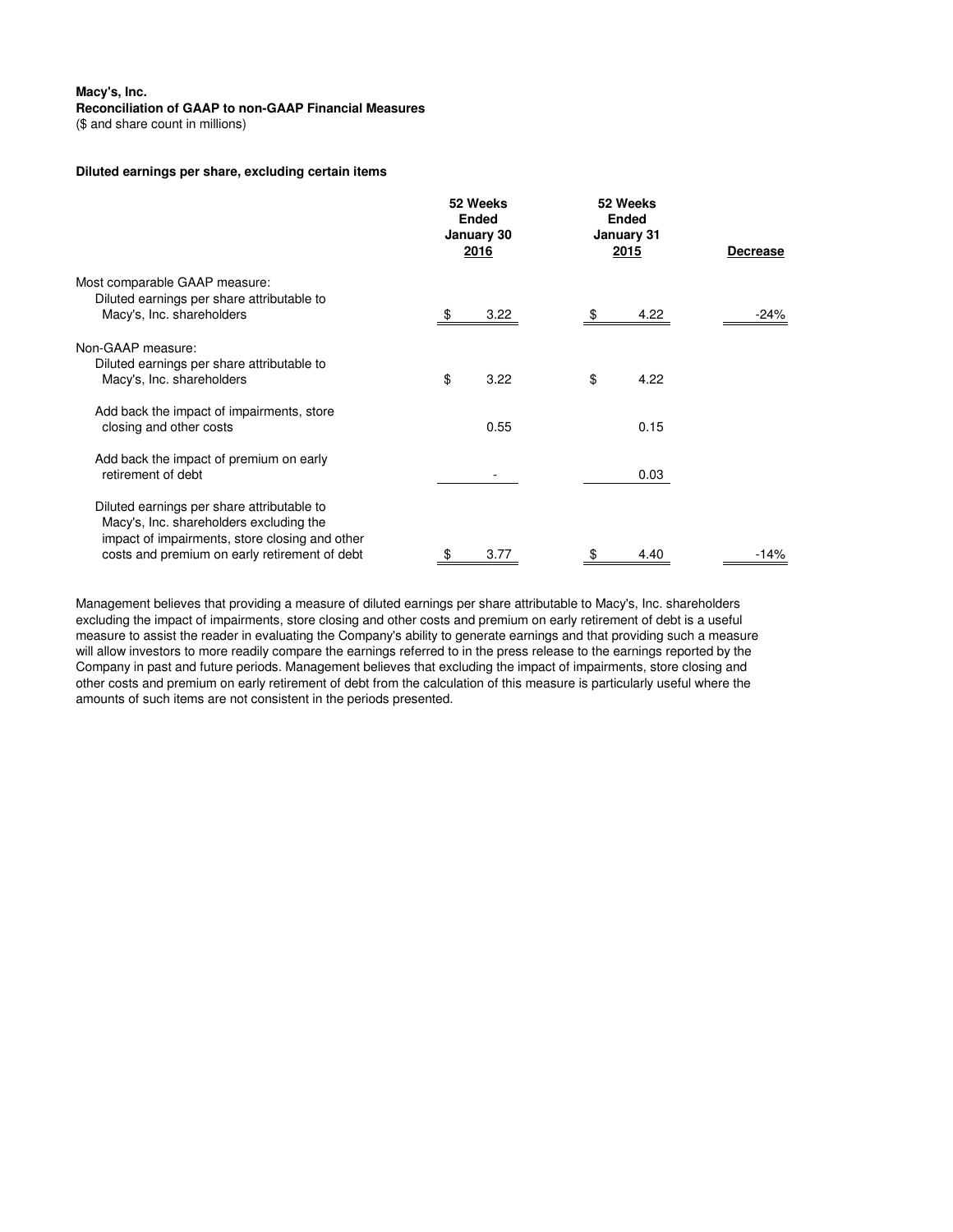(\$ and share count in millions)

# **Operating income and operating income as a percent to net sales, excluding certain items**

|                                                                                     | 13 Weeks<br><b>Ended</b><br>January 30<br>2016 | 13 Weeks<br><b>Ended</b><br>January 31<br><u>2015</u> | <b>Decrease</b> |
|-------------------------------------------------------------------------------------|------------------------------------------------|-------------------------------------------------------|-----------------|
| Most comparable GAAP measure:<br>Net sales                                          | 8,869<br>\$                                    | 9,364<br>\$                                           |                 |
| Operating income                                                                    | 936<br>\$                                      | 1,364<br>\$                                           |                 |
| Non-GAAP measure:<br>Net sales                                                      | 10.6%<br>8,869                                 | 14.6%<br>9,364                                        |                 |
| Operating income                                                                    | \$<br>936                                      | \$<br>1,364                                           |                 |
| Add back the impact of impairments,<br>store closing and other costs                | 177                                            | 87                                                    |                 |
| Operating income, excluding impact of<br>impairments, store closing and other costs | 1,113<br>-\$                                   | 1,451<br>\$                                           | -23%            |
|                                                                                     | 12.6%                                          | 15.5%                                                 |                 |

Management believes that operating income and operating income as a percent to net sales, excluding the impact of impairments, store closing and other costs are useful measures in evaluating the Company's ability to generate earnings. Management believes that excluding these costs from the calculation of these measures is particularly useful where the amounts of such items are not consistent in the periods presented.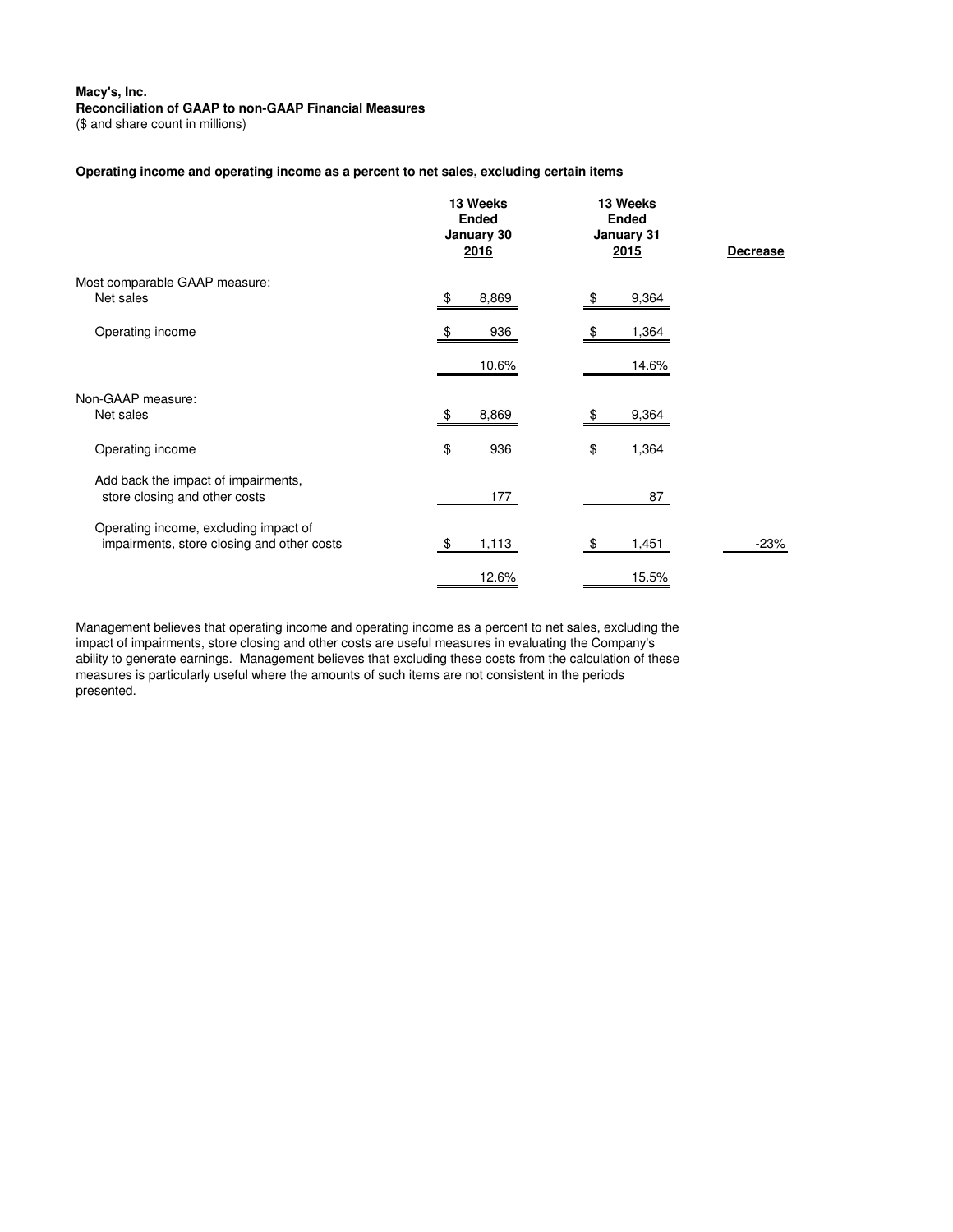(\$ and share count in millions)

# **Operating income and operating income as a percent to net sales, excluding certain items**

|                                                                                     | 52 Weeks<br><b>Ended</b><br>January 30<br>2016 | 52 Weeks<br><b>Ended</b><br>January 31<br><b>2015</b> | <b>Decrease</b> |
|-------------------------------------------------------------------------------------|------------------------------------------------|-------------------------------------------------------|-----------------|
| Most comparable GAAP measure:<br>Net sales                                          | 27,079<br>\$                                   | 28,105<br>\$                                          |                 |
| Operating income                                                                    | 2,039<br>-\$                                   | 2,800<br>\$                                           |                 |
|                                                                                     | 7.5%                                           | 10.0%                                                 |                 |
| Non-GAAP measure:<br>Net sales                                                      | 27,079<br>\$                                   | 28,105<br>\$                                          |                 |
| Operating income                                                                    | \$<br>2,039                                    | \$<br>2,800                                           |                 |
| Add back the impact of impairments,<br>store closing and other costs                | 288                                            | 87                                                    |                 |
| Operating income, excluding impact of<br>impairments, store closing and other costs | 2,327<br>- \$                                  | 2,887<br>\$                                           | -19%            |
|                                                                                     | 8.6%                                           | 10.3%                                                 |                 |

Management believes that operating income and operating income as a percent to net sales, excluding the impact of impairments, store closing and other costs are useful measures in evaluating the Company's ability to generate earnings. Management believes that excluding these costs from the calculation of these measures is particularly useful where the amounts of such items are not consistent in the periods presented.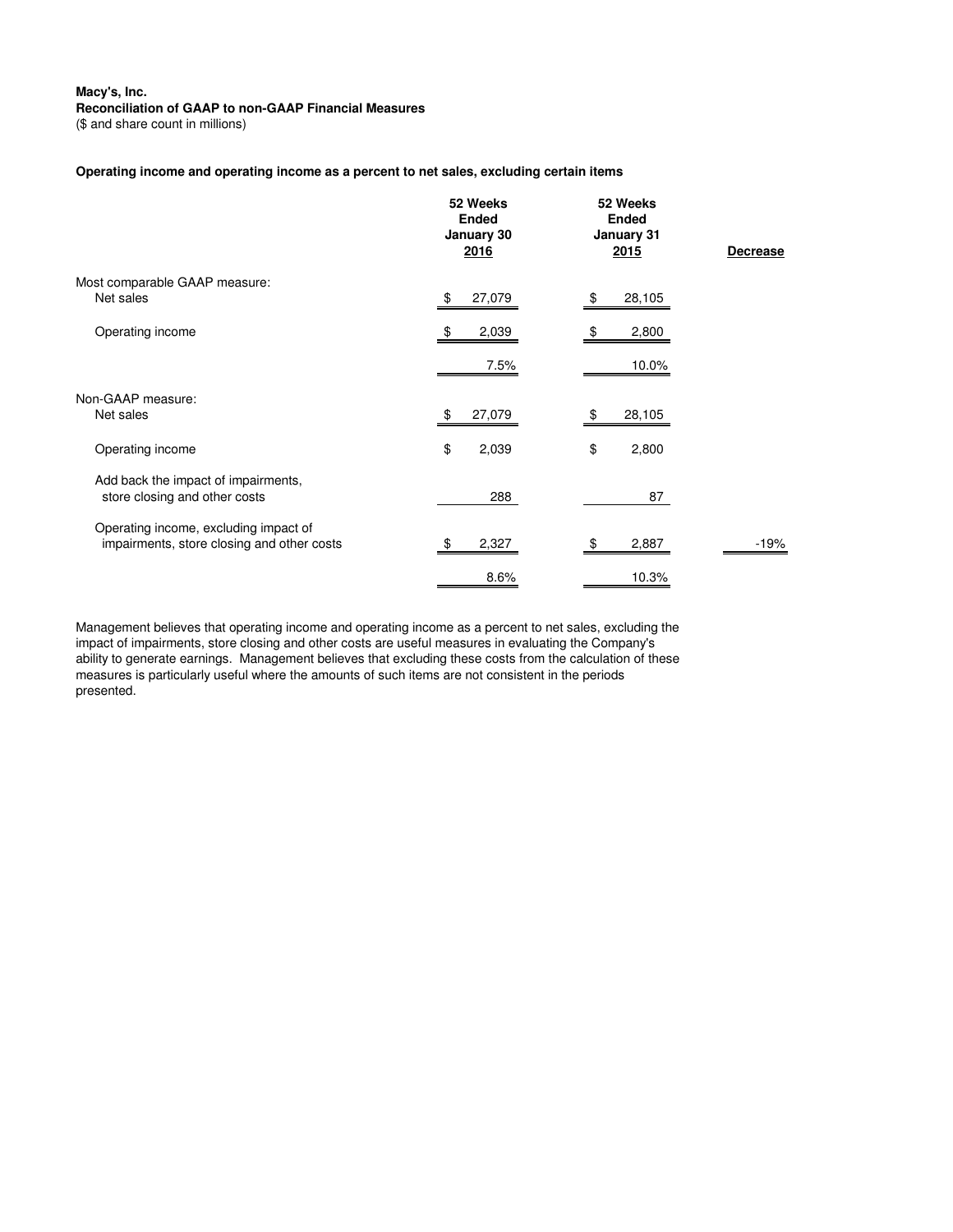(\$ and share count in millions)

# **Net income, excluding certain items**

|                                                                                                                                                                                     | 13 Weeks<br><b>Ended</b><br>January 30<br><u> 2016 </u> |     | 13 Weeks<br><b>Ended</b><br>January 31<br><b>2015</b> |     |
|-------------------------------------------------------------------------------------------------------------------------------------------------------------------------------------|---------------------------------------------------------|-----|-------------------------------------------------------|-----|
| Most comparable GAAP measure:<br>Net income attributable to Macy's, Inc. shareholders                                                                                               | \$                                                      | 544 |                                                       | 793 |
| Non-GAAP measure:<br>Net income attributable to Macy's, Inc. shareholders                                                                                                           | \$                                                      | 544 | \$                                                    | 793 |
| Add back the after-tax impact of impairments,<br>store closing and other costs                                                                                                      |                                                         | 115 |                                                       | 54  |
| Add back the after-tax impact of premium on<br>early retirement of debt                                                                                                             |                                                         |     |                                                       | 10  |
| Net income attributable to Macy's, Inc. shareholders,<br>excluding the after-tax impact of impairments, store<br>closing and other costs and premium on early<br>retirement of debt | \$                                                      | 659 |                                                       | 857 |

Management believes that providing a measure of net income attributable to Macy's, Inc. shareholders excluding the after-tax impact of impairments, store closing and other costs and premium on early retirement of debt is a useful measure to assist the reader in evaluating the Company's ability to generate earnings and that providing such a measure will allow investors to more readily compare the earnings referred to in the press release to the earnings reported by the Company in past and future periods. Management believes that excluding the after-tax impact of impairments, store closing and other costs and premium on early retirement of debt from the calculation of this measure is particularly useful where the amounts of such items are not consistent in the periods presented.